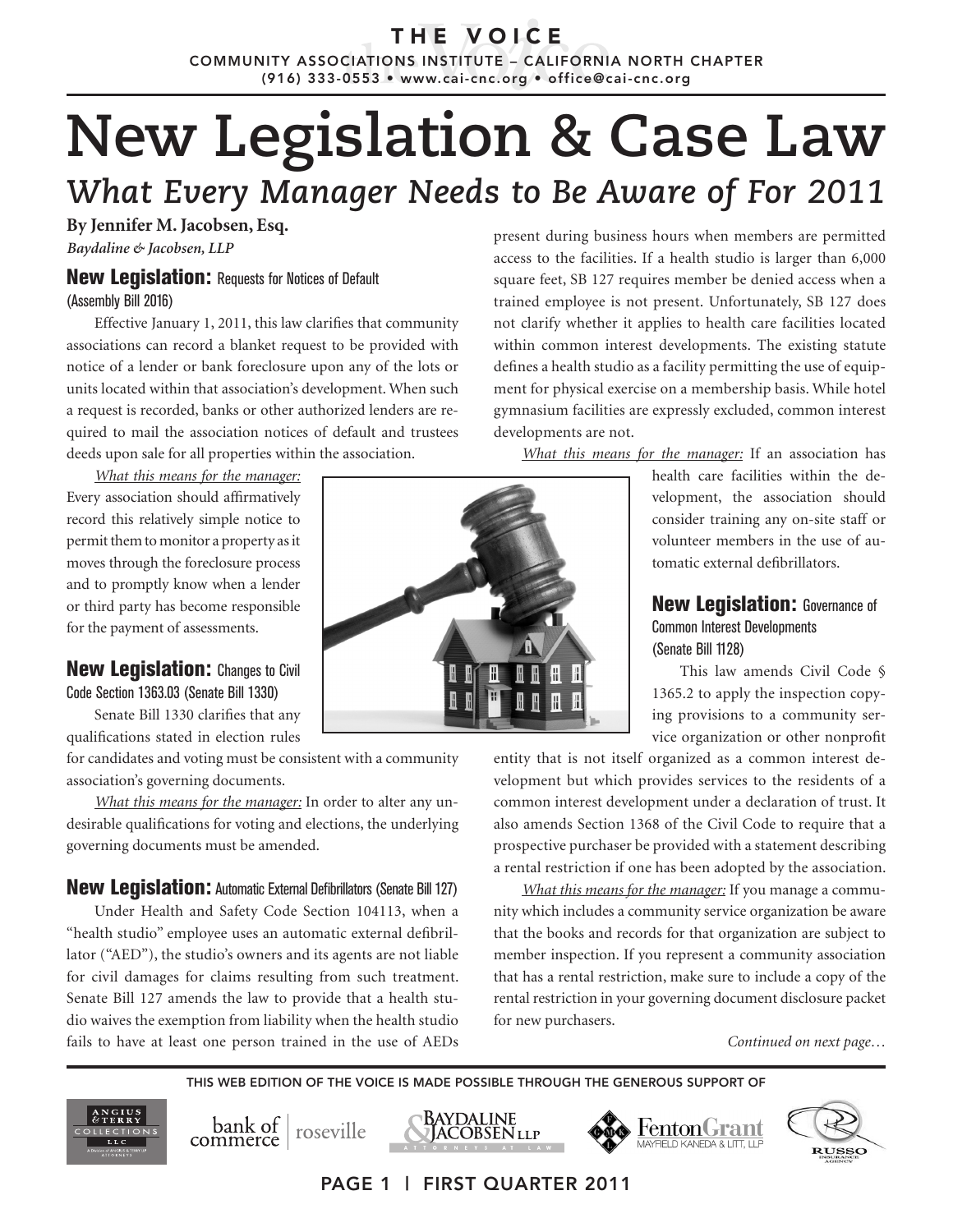## New Legislation: Foreclosures: Property Maintenance

#### (Senate Bill 1427)

This bill adds §§ 2929.4 and 2929.45 to the Civil Code, which requires the legal owner of a foreclosed property to maintain that property. Failure to maintain the property could subject the owner to civil fines and penalties of up to \$1,000 per day as well as all of the actual and reasonable costs of nuisance abatement undertaken by a governmental entity.

*What this means for the manager:* If you have a foreclosed property in your community which is not being properly maintained by the bank or other new legal owner, consider enrolling the assistance of local government who now has jurisdiction to clean up the property and charge the costs back to the owner along with civil penalties of \$1,000 per day.

## **New Legislation:** Additions to Government Code Section 12955 (Senate Bill 1252)

Senate Bill adds a provision to Government Code § 12955 that states that preferences based on age, which are imposed in connection with a federally approved housing program, do not constitute age discrimination.

*What this means for the manager:* Nothing. Confirms existing law which holds that age-restricted communities can lawfully discriminate on the basis of age.

## **Case Law Update:** Clear Lake Riviera Community

Association v. Cramer, 182 Cal.App.4th 459 (2010).

Clear Lake Riviera Community Association (the "Association") is a common interest development in Lake County. The Association's architectural restrictions included a height restriction for buildings within the development which limited them to 17 feet above street level.

The Cramers, owners of a lot within the development and members of the Association, submitted construction plans to the committee. Mr. Cramer intended on doing the construction himself. Upon review of the plans, the committee placed an approval stamp on each page of the plans and printed "structure height not to exceed 17 feet from control point of lot" (i.e. the center of the sloping lot).

During construction, the committee met with Mr. Cramer to again discuss the height restriction and sent him notices. Despite the warnings and the restriction, the Cramers' home as constructed exceeded the 17 foot restriction by 9 feet, totaling 26 feet in height. After the house was constructed, the Cramers requested a variance, which was denied.

The Cramers were ordered by the trial and appellate courts to remove the home or reduce it to comply with the 17 foot height restriction based upon the following: (1) although the Cramers knew of the restriction, they made no effort to comply with it; (2) two neighbors, who had views of a nearby lake, were completely blocked by the Cramers' home, which led to a diminution of their property values and enjoyment of their homes; (3) permitting the Cramers to violate the restriction would effectively curtail the Association's authority to further enforce the governing documents; and (4) there was no evidence that the cost of correcting the problem was grossly disproportionate to the hardship caused to the Association and its other members.

*What this means for the manager:* If an owner is violating the architectural restrictions make sure to immediately contact your legal counsel so you can get an injunction in place to cease construction. If the owner continues to build in spite of these admonitions they may be required to remove the nonconforming improvement, regardless of the cost.

## Case Law Update: Affan, et. al. v. Portofino Cove Homeowners Association, 2010 WL 426059 (Cal.App.4Dist.), — Cal. Rptr. 3d —.

The Affans owned a condominium at Portofino Cove Homeowners Association. On at least six different occasions, they complained of sewage backup to the property manager for the Association. In response to the Affans and other homeowner complaints of sewage backup, the Association hired a plumber to regularly maintain the drain lines. After the plumbing company conducted a cleaning of the main lines there was a major sewage backup that damaged the Affans' unit. Initially, the Association's manager hired the plumbing company to come back and snake the drains. It then hired a company to come and clean up the spill, extracting waste water, removing and disposing of carpet, baseboards, and drywall, and sanitizing surfaces. The Association indicated that it would take care of the problem, however, it encountered problems with its insurance company. Six months later, no further work had been done to the Affans' unit and it remained uninhabitable. At that time, the Affans filed suit against the Association and its managing agent alleging that the Association had a duty to maintain and repair the sewage lines, and its failure to do so resulted in the sewage eruption that dam-*Continued on next page…*

FentonGrant

**RUSSO** 

THIS WEB EDITION OF THE VOICE IS MADE POSSIBLE THROUGH THE GENEROUS SUPPORT OF

Baydaline





|ACOBSEN llp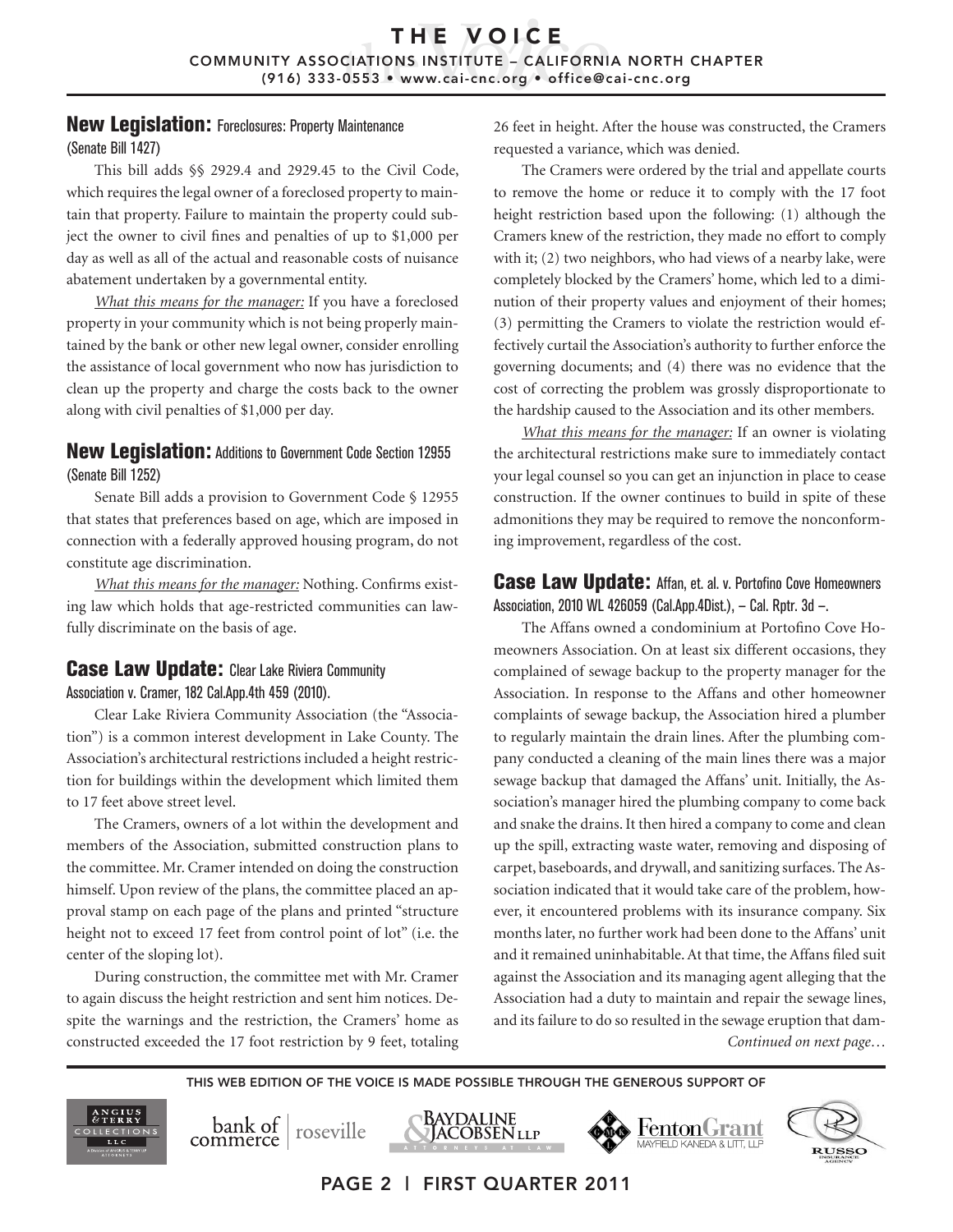## THE VOICE COMMUNITY ASSOCIATIONS INSTITUTE – CALIFORNIA NORTH CHAPTER (916) 333-0553 • www.cai-cnc.org • office@cai-cnc.org

aged their unit. The Affans also alleged that the Association and its managing agent failed to promptly repair and remediate the problem. The trial court, applying the judicial deference rule in Lamden, ruled in favor of the Association. On appeal, the court considered whether the trial court erred in applying the Lamden rule.

The court interpreted the Lamden rule narrowly as "a rule of deference to the reasoned decision-making of homeowners association boards concerning ordinary maintenance." The court then stated that the Lamden rule did not create "blanket immunity for all the decisions and actions of a homeowners association." After reviewing the record, the court determined that there was no evidence that the Association's non-maintenance of the sewage lines was a result of a good faith decision based upon reasonable investigation. Accordingly, the court ruled in favor of the Affans.

*What this means for the manager:* Make sure to document in writing the efforts that the board is taking in good faith and upon reasonable inquiry to correct a maintenance problem to ensure that the board can take advantage of the business judgment rule in any ensuing litigation.

## **Case Law Update:** Alga Hills Homeowners Association v. Gallagher, 2010 WL 2933578 (Cal.App.4 Dist.) [Unpublished Decision].

Alga Hills Homeowners Association is the association that governs the Alga Hills common interest development. The Board of Directors for the Association determined that it would be in the best interests of the Association to restate the current declaration. After soliciting membership vote, the Association did not have the requisite 75% of affirmative votes required by the declaration for amendment. Thus, the Association petitioned the trial court pursuant to California Civil Code Section 1356 to reduce the number of affirmative votes required for approval. An Association member opposed the petition. Ruling in favor of the Association, the court found that notice was properly given, the election was properly held, reasonable efforts were made to permit eligible members to vote, more than 50% of the owners approved the amendment, and the amendment was reasonable.

*What this means for the manager:* This case verifies that an association can petition a court to reduce a supermajority voting requirement to a majority of the members in accordance with Civil Code section 1356.

## Case Law Update: Harrison, et. al. v. Sierra Dawn Estates Homeowners Association, Inc., 2010 WL 25436168 (Cal.App.4 Dist.) [Unpublished Decision].

Sierra Dawn Estates Homeowners Association adopted a rental restriction that included the following provisions: (1) the new owner of a unit cannot rent out his or her unit for at least one year after acquiring the unit; (2) the maximum term of a lease is one year; (3) leased units cannot exceed 20% of the total units; and (4) no owner can lease more than 3 of his or her units.

The court upheld these restrictions and found that there was ample evidence to support the reasons for the Association's adoption of the restriction. First, there was evidence to support that rental units were generally correlated with crime. Second, renters tended to violate rules more often than owners. Finally, renters were less likely to volunteer in the community or contribute to it. Based on the evidence produced, the court affirmed the validity of the rental restriction.

*What this means for the manager:* While this case is unpublished and therefore not binding authority, it is the first known appellate case which upholds the validity of rental restrictions.

## Case Law Update: Worldmark v. Wyndham Resort Development Corporation, — Cal. Rptr. 3d — (2010), 2010 WL 3312607 (Cal.App.3 Dist.).

Worldmark is a California nonprofit mutual benefit corporation with more than 260,000 members and owns vacation time share resorts. One of Worldmark's members requested Worldmark distribute his petition to amend the corporation's bylaws. When Worldmark refused, the member demanded to inspect the membership records of the corporation to obtain member email addresses so that he could distribute his petition. Worldmark denied the member's request and suggested the member use a third party to distribute, by first-class mail, the member's petition.

Corporations Code Section 8330 provides that a member of a mutual benefit corporation has the right to inspect and copy the record of members' names, addresses, and voting rights. The court determined that a member's address pursuant to Corporations Code Section 8330 included a member's email address. The court further concluded that the alternative to mail the petition by first-class mail was not reasonable given the total number of members and the costs that would have been incurred.

 $\blacktriangleright$  FentonGrant

*Continued on next page…*

**RUSSO** 

THIS WEB EDITION OF THE VOICE IS MADE POSSIBLE THROUGH THE GENEROUS SUPPORT OF

PAGE 3 | FIRST QUARTER 2011